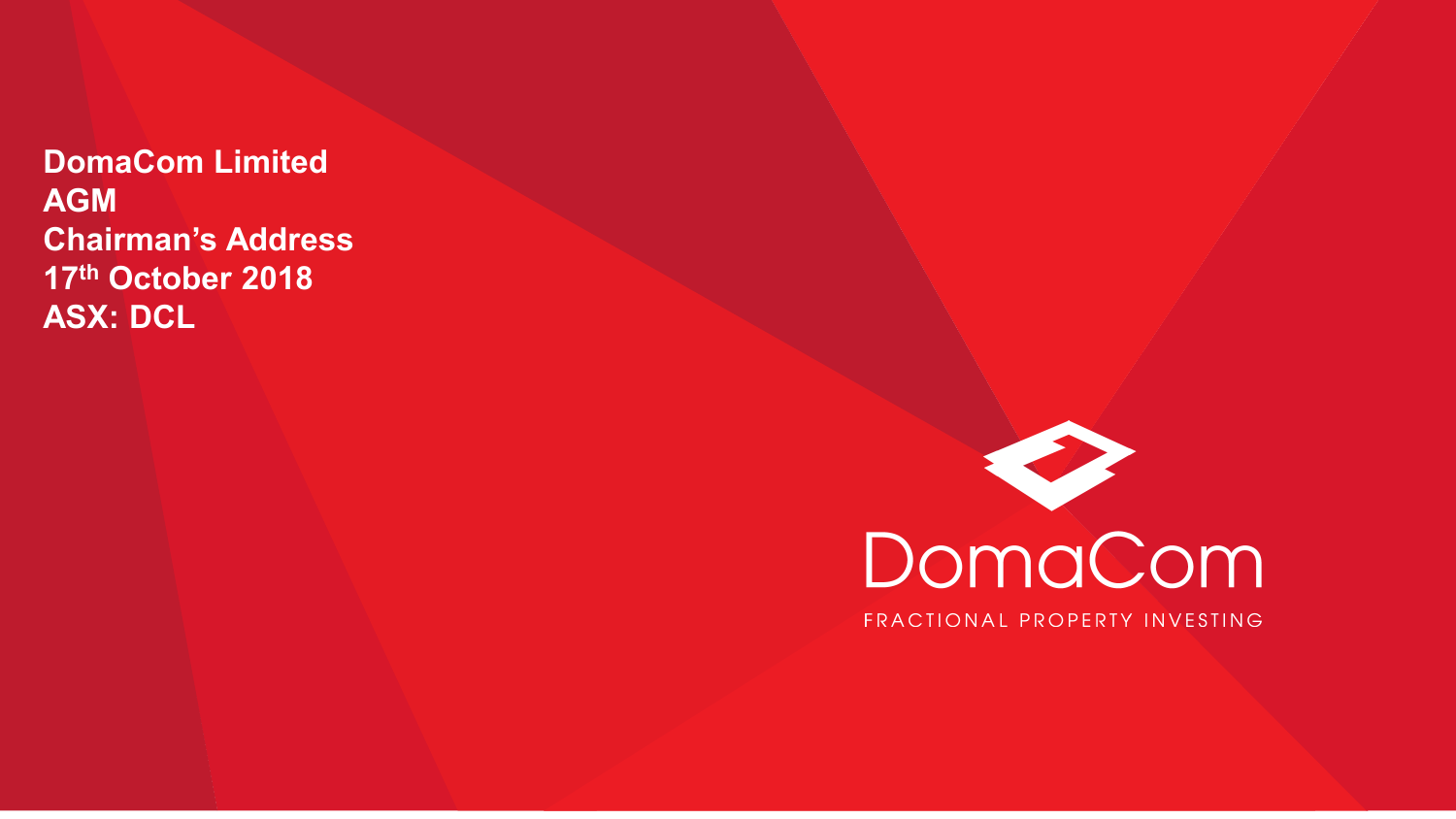#### **Opening Remarks**

- Welcome to shareholders new & old.
- 2017-18 has been a challenging year





- Substantial reduction in operating costs loss of jobs, reductions in salaries, director fees
- Hard fought legal battle sole purpose test
- Managing and accessing capital
- Long slow conclusion to equity release
- Thank you to management, staff and my fellow directors for their tireless efforts continuing the fight to realise this special innovation.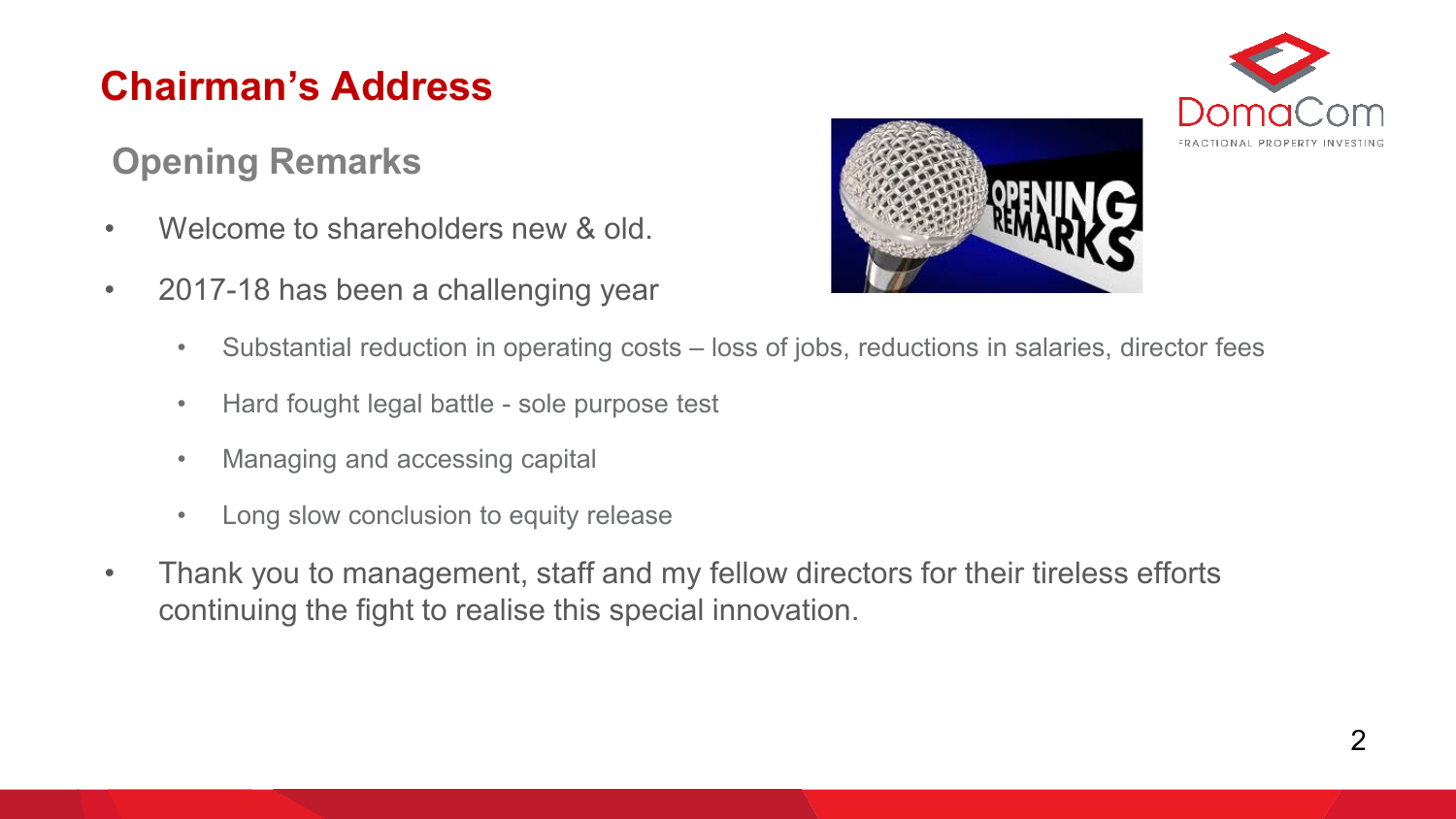

**Our strategic direction has not wavered**

- **Community Interest**  Aligns with govt policy and community needs
- **Baby boomers**  Early release of equity for the ageing population.
- **Millennials, Gen Y**  Structures to get young people into housing.
- **Socially responsible**  Assisting with social and environmental investing (eg solar).
- **Diversification** reducing risk by providing diversification in residential property

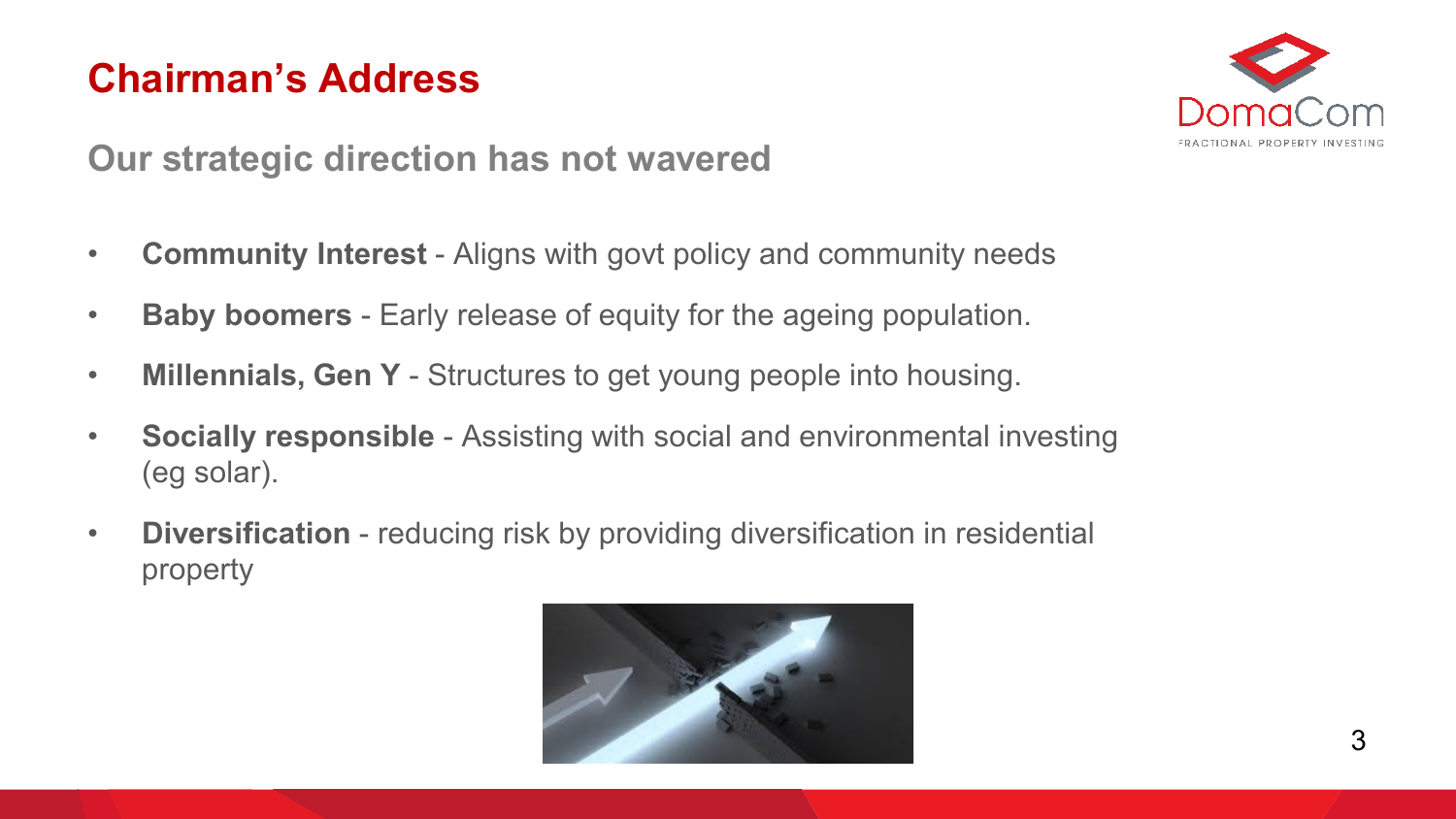

#### **Persistence is omnipotent in the year ahead**

- Absolutely committed to delivering to shareholders.
- Equity release we are "all but."
- Sole purpose test a tick.
- Continual evolve our technology.
- Looking for opportunities to grow and diversify our funds under management.
- Persistence to deliver on this potential.

"Talent will not; nothing is more common than unsuccessful men with talent. Genius will not; unrewarded genius is almost a proverb. Education will not; the world is full of educated derelicts. **Persistence** and determination **alone** are **omnipotent**."



Calvin Coolidge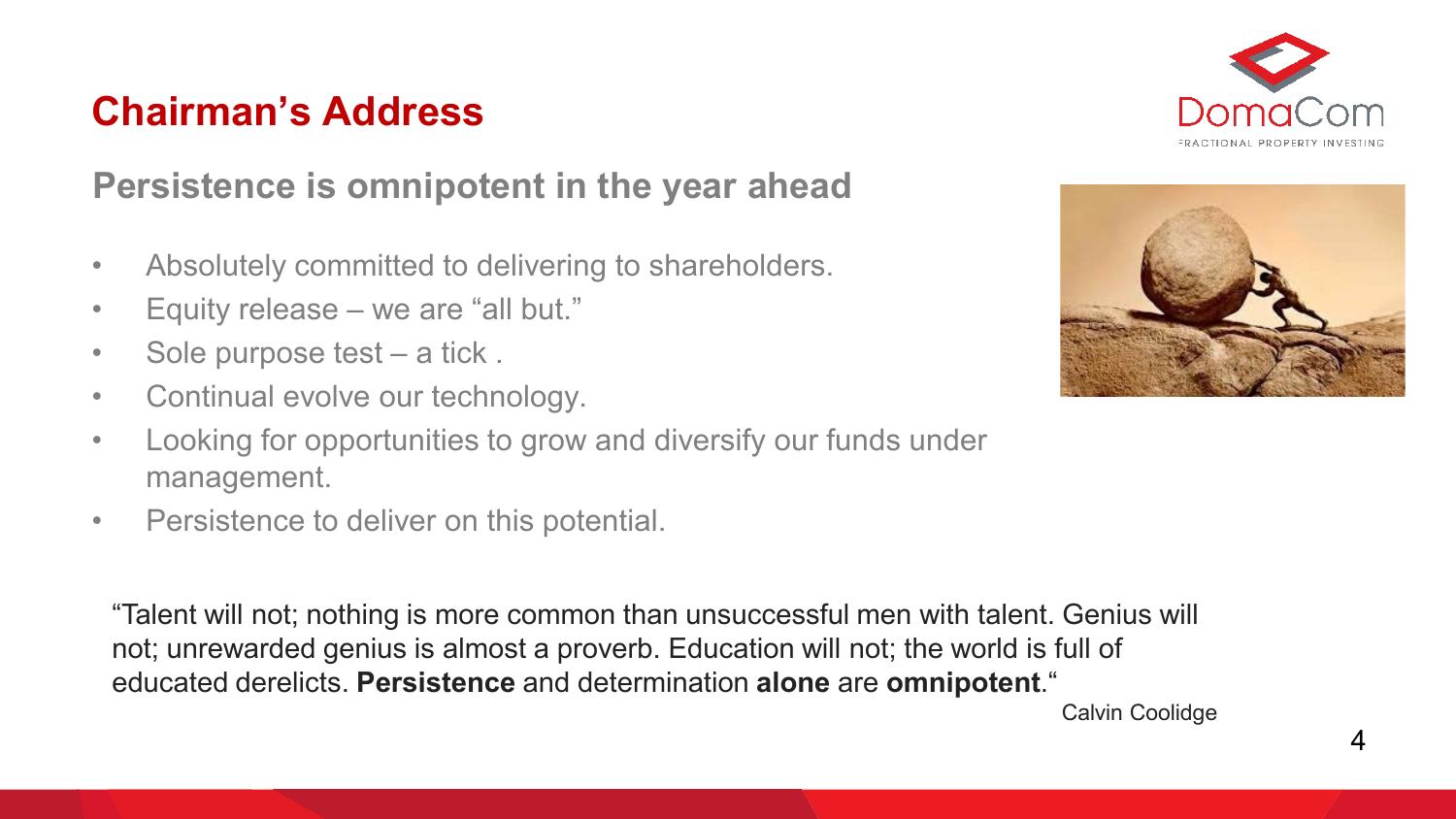#### **Thank you**

- Shareholders
- Management & Staff
- Board
- Arthur & Ross



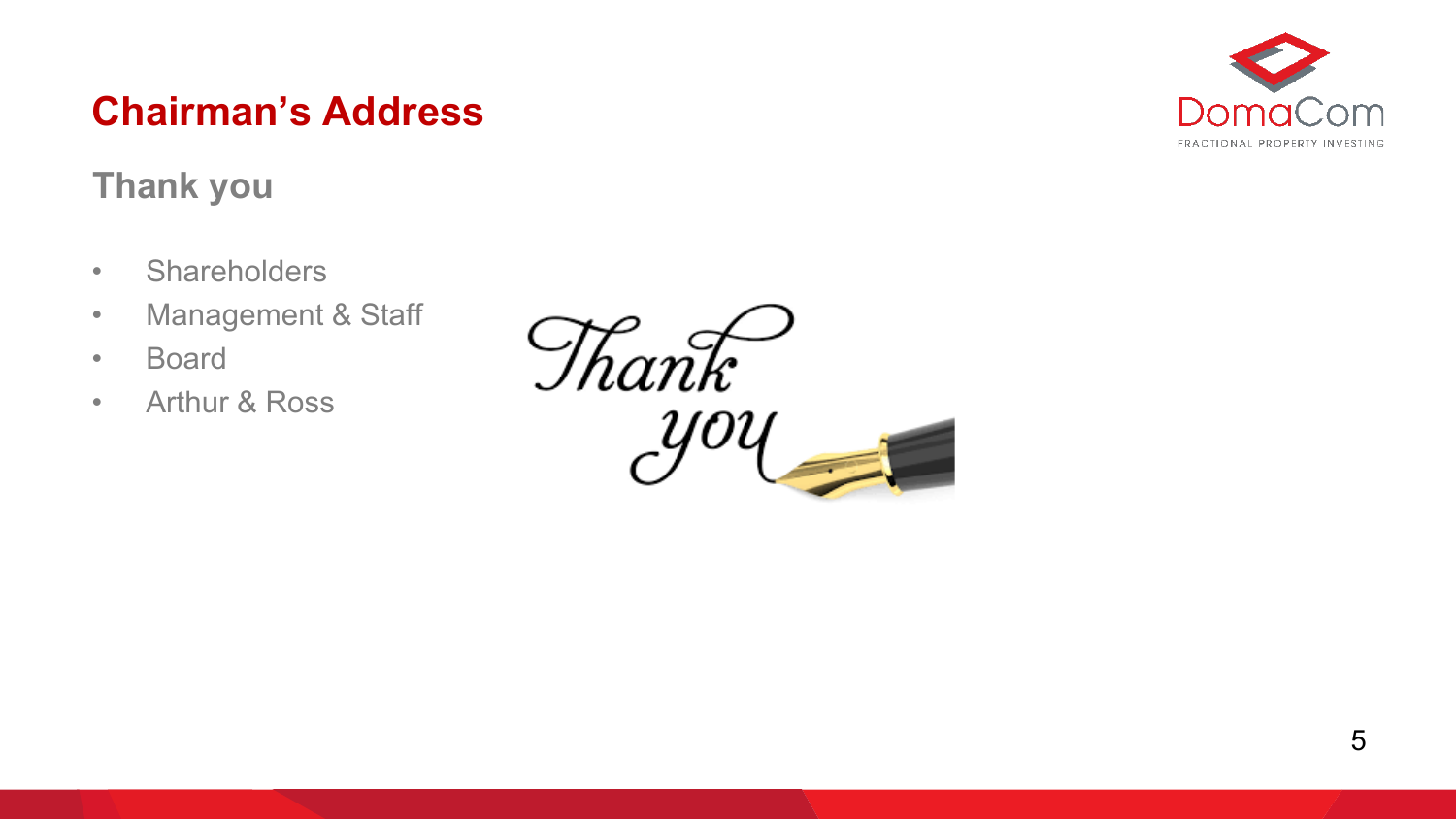#### **DomaCom AGM CEO Update 17 October 2018 ASX: DCL**



FRACTIONAL PROPERTY INVESTING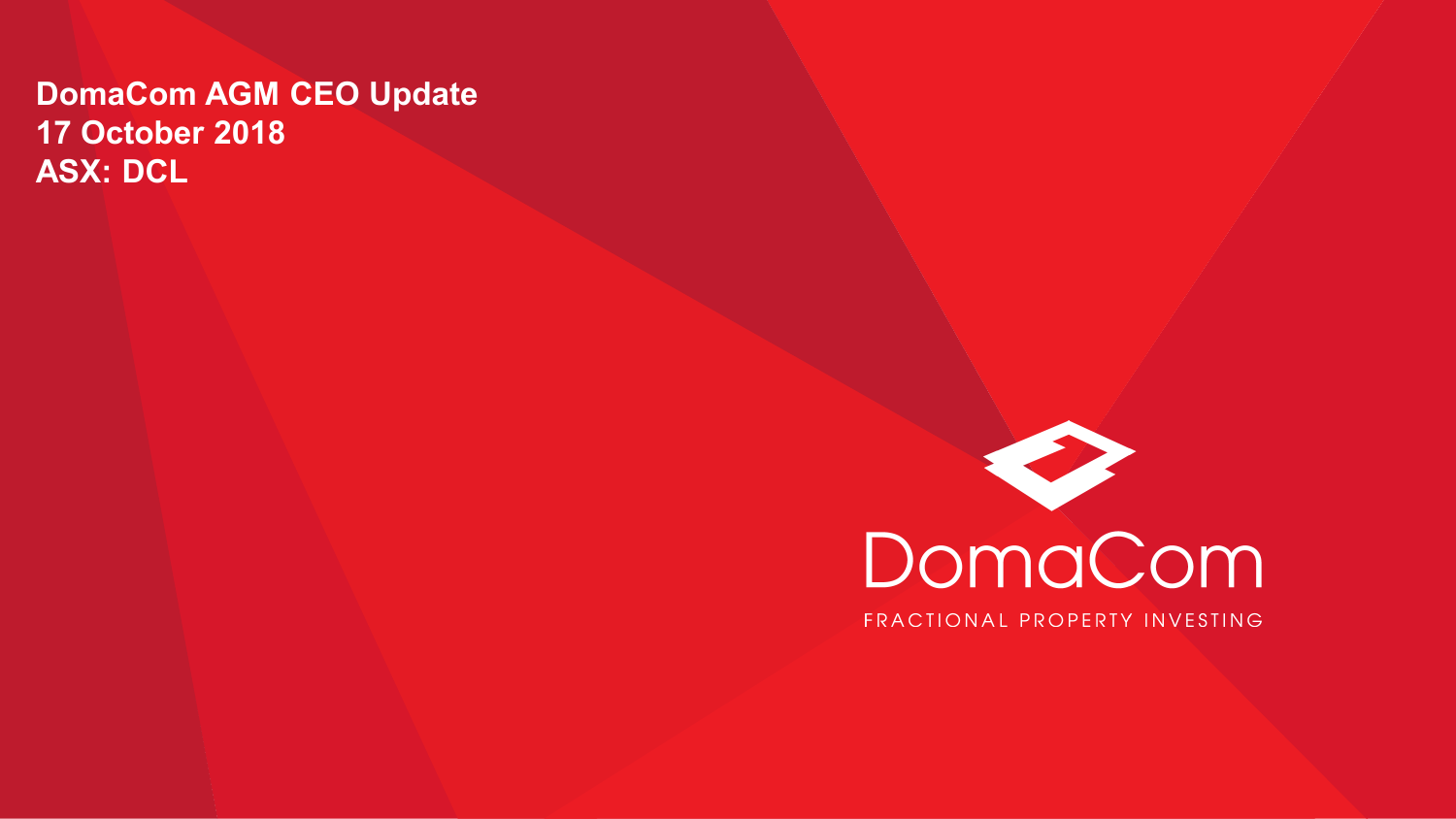#### **CORPORATE SNAPSHOT**



| <b>Key Statistics:</b> |                                                  | <b>Highly Experienced Board:</b> |                        |
|------------------------|--------------------------------------------------|----------------------------------|------------------------|
| <b>ASX Code:</b>       | DCL (Listed November 2016)                       | Chairman                         | <b>Grahame Evans</b>   |
| <b>Share Price:</b>    | 7.1 cents $\omega$ October 15 <sup>th</sup> 2018 | <b>Non-Executive Director</b>    | <b>Graeme Billings</b> |
| Shares on Issue:       | 130,803,443 (Incl. Escrow)                       | <b>Non-Executive Director</b>    | David Archbold         |
| Market Cap:            | \$9.3 Million                                    | <b>Non-Executive Director</b>    | Peter Church O/        |
| Cash & FUM:            | Update at end of October                         | <b>CEO</b>                       | <b>Arthur Naoumidi</b> |
|                        |                                                  | $\hat{z}$                        |                        |

COO Ross Laidlaw CFO/Co Secretary Philip Chard

lings ch OAM umidis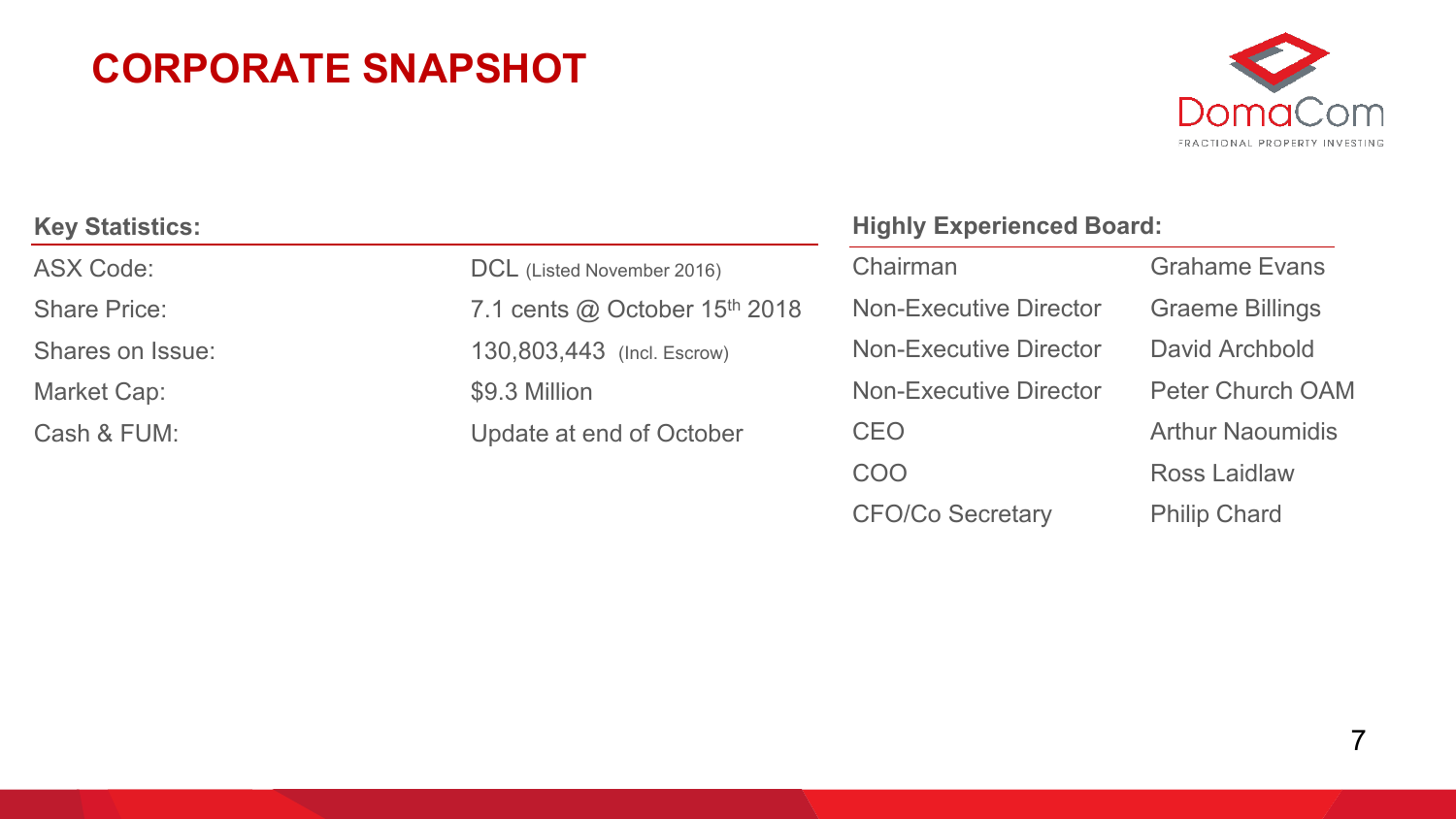#### **HIGHLY EXPERIENCED BOARD**





**Chairman**  Grahame Evans 30+ years financial services Extensive board experience



**Non-Executive Director** Graeme Billings 34 years PWC audit



**Non-Executive Director** David Archbold 45 years property veteran



**Non-Executive Director** Peter Church OAM Extensive legal experience



**Chief Executive Officer** Arthur Naoumidis 22+ years financial services Ex-CEO of Praemium(ASX:PPS) 13 years senior IT



**Chief Operating Officer** Ross Laidlaw 25+ years financial services Ex-CEO of Skandia Australia



**Chief Financial Officer & Company Secretary** Philip Chard 20+ financial services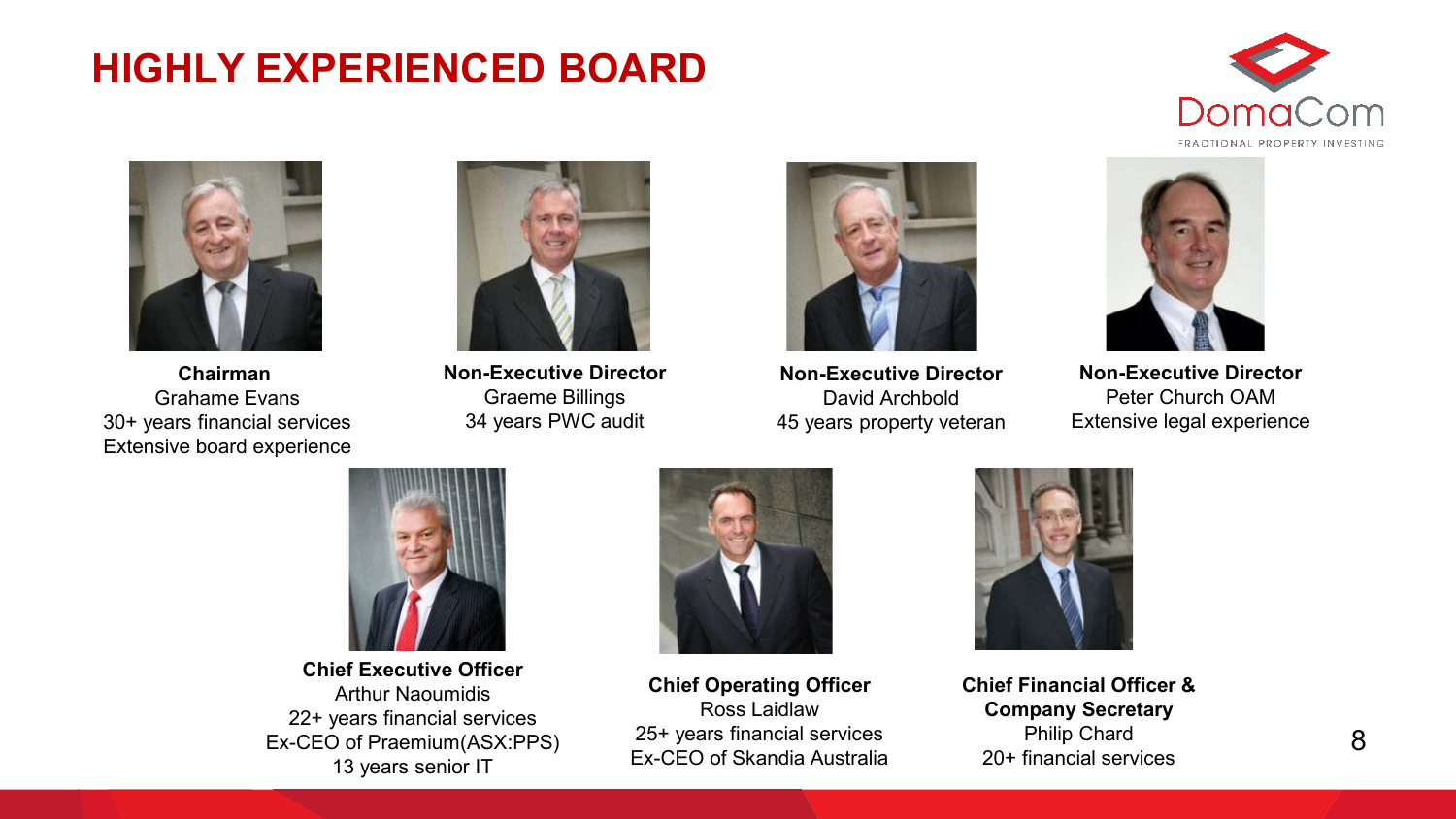#### **OFFERING DIVERSE PROPERTY SECTOR ACCESS**



| <b>PROPERTY</b>                                                             |                                                                                         |                                                                            |                                                                                         |  |  |
|-----------------------------------------------------------------------------|-----------------------------------------------------------------------------------------|----------------------------------------------------------------------------|-----------------------------------------------------------------------------------------|--|--|
| <b>Residential</b><br>Apartments<br><b>Houses</b><br>Vic, NSW, QLD,<br>etc. | <b>Commercial</b><br><b>Melbourne</b><br>Sydney<br><b>Supermarkets</b><br><b>Office</b> | <b>Industrial</b><br>Melbourne<br>Sydney<br><b>Factories</b><br>Warehouses | <b>Rural</b><br><b>Beef/Sheep</b><br><b>Cropping</b><br>Dairy<br>Vic, NSW, QLD,<br>etc. |  |  |
| <b>DOMACOM PLATFORM</b>                                                     |                                                                                         |                                                                            |                                                                                         |  |  |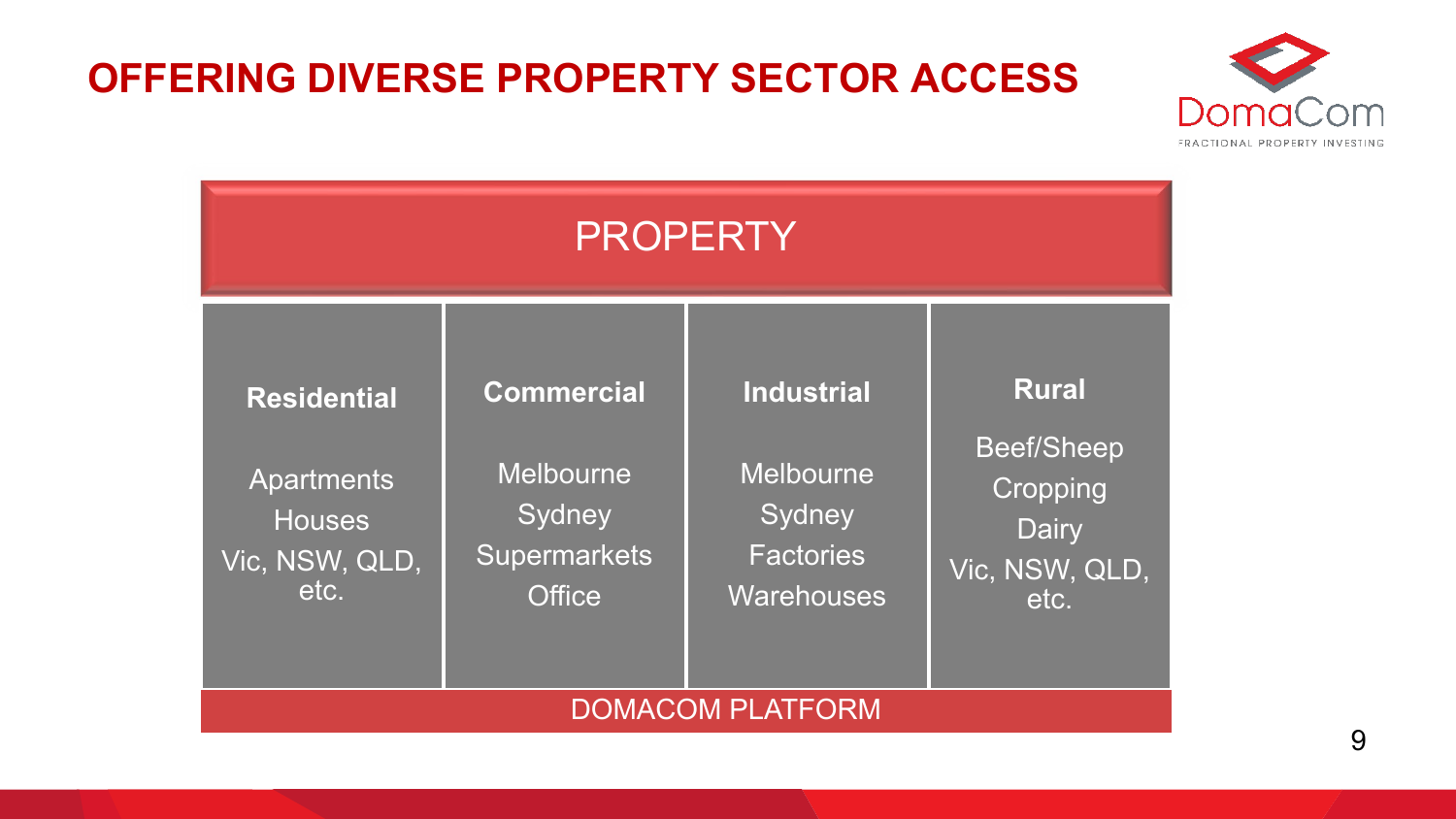#### **ROUTES TO MARKET**



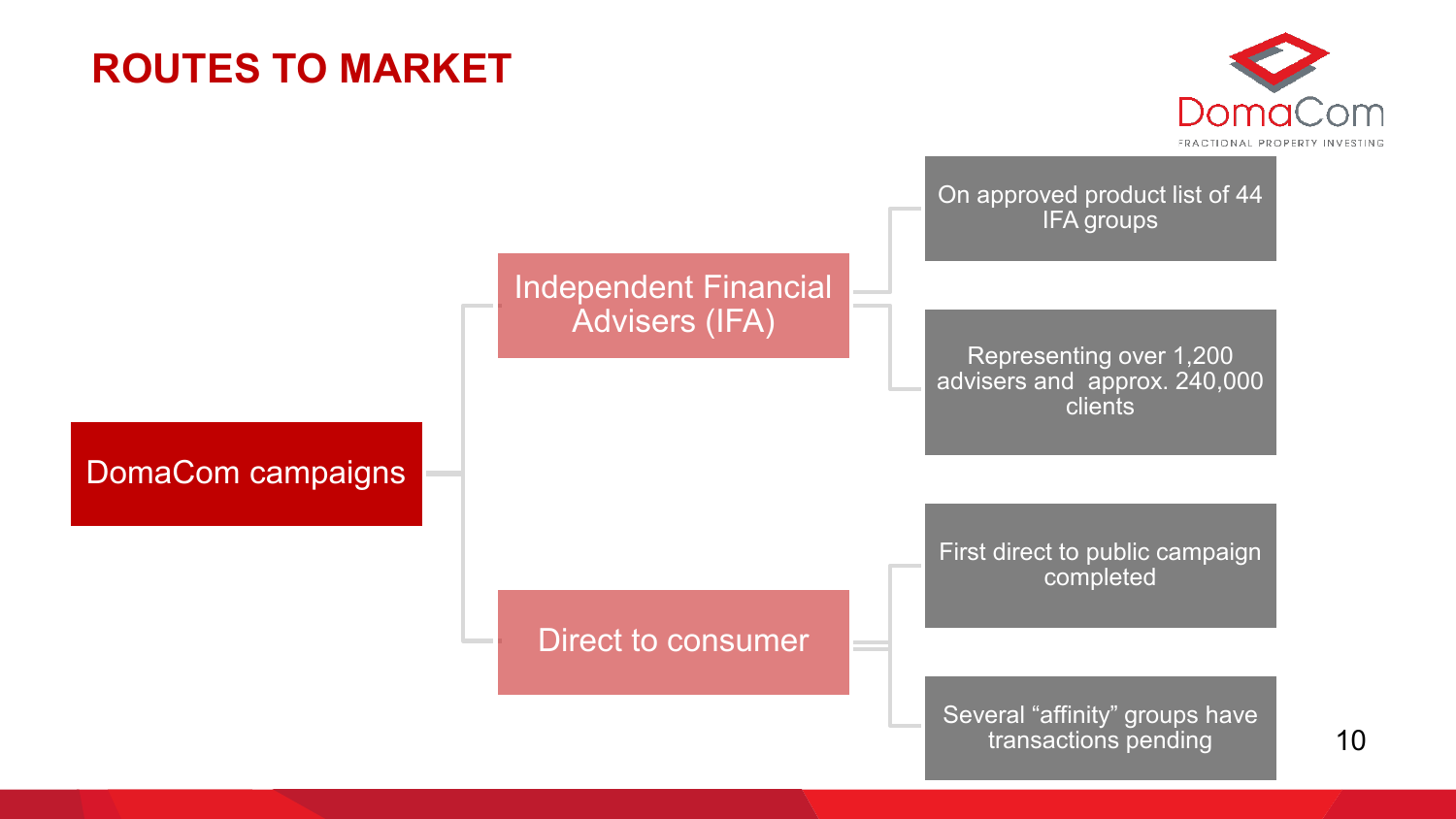#### **HEAD WINDS & TAIL WINDS**



- 2018 has been a difficult year for residential property with Australian Prudential Regulatory Authority (APRA) & Royal Commission impacts
- Reduced Bank Lending Appetite
	- Self Managed Super Fund's (SMSF) find it very difficult to borrow Limited Recourse Borrowing Agreement's (LRBA's) effectively dead
	- Bank serviceability requirements significantly tightened
	- Banks not lending to DomaCom either yet
	- DomaCom has multiple offshore lenders looking to use us to enter into non-National Consumer Credit Protection (NCCP) lending in Australia
	- This is negative in the short term but will be positive in the long term for DomaCom once additional residential lines of credit are in place for platform users
- Housing Downturn
	- Short term reduction in residential investments as investors abstain due to uncertainty
	- Yields will improve as prices drop which will drive investors back into residential property in the future
	- DomaCom now primarily transacting in non-residential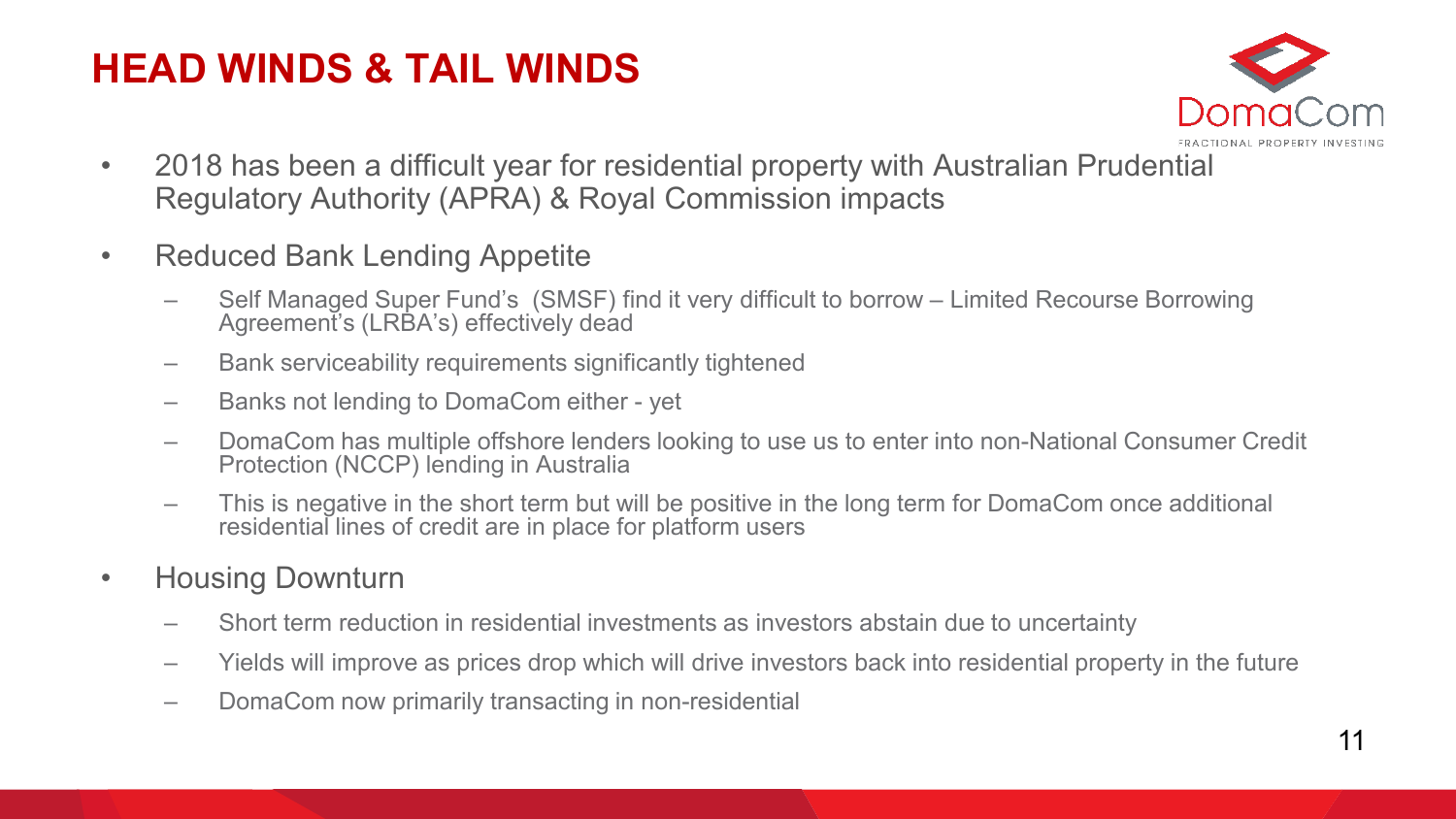## **RECENT MILESTONES FOR DOMACOM**



- **SMSF Ruling:** Full Federal Court win handed down 10 August 2018 ATO **not** appealing to High Court
- **Domain Integration**: All Australian Domain property listings have been integrated into our new platform which was launched at beginning of 2018
- **Senior Equity Release:** Australian Securities & Investments Commission (ASIC) Relief Instrument in final stages – approval expected any day
- **Debt for property investments**: Now available and have an external lender available. All transactions in pipeline now have debt.
- **Affordable Housing Managed Investment Trusts (MIT) amendments:** Treasury removed proposed banning of MIT investments into residential property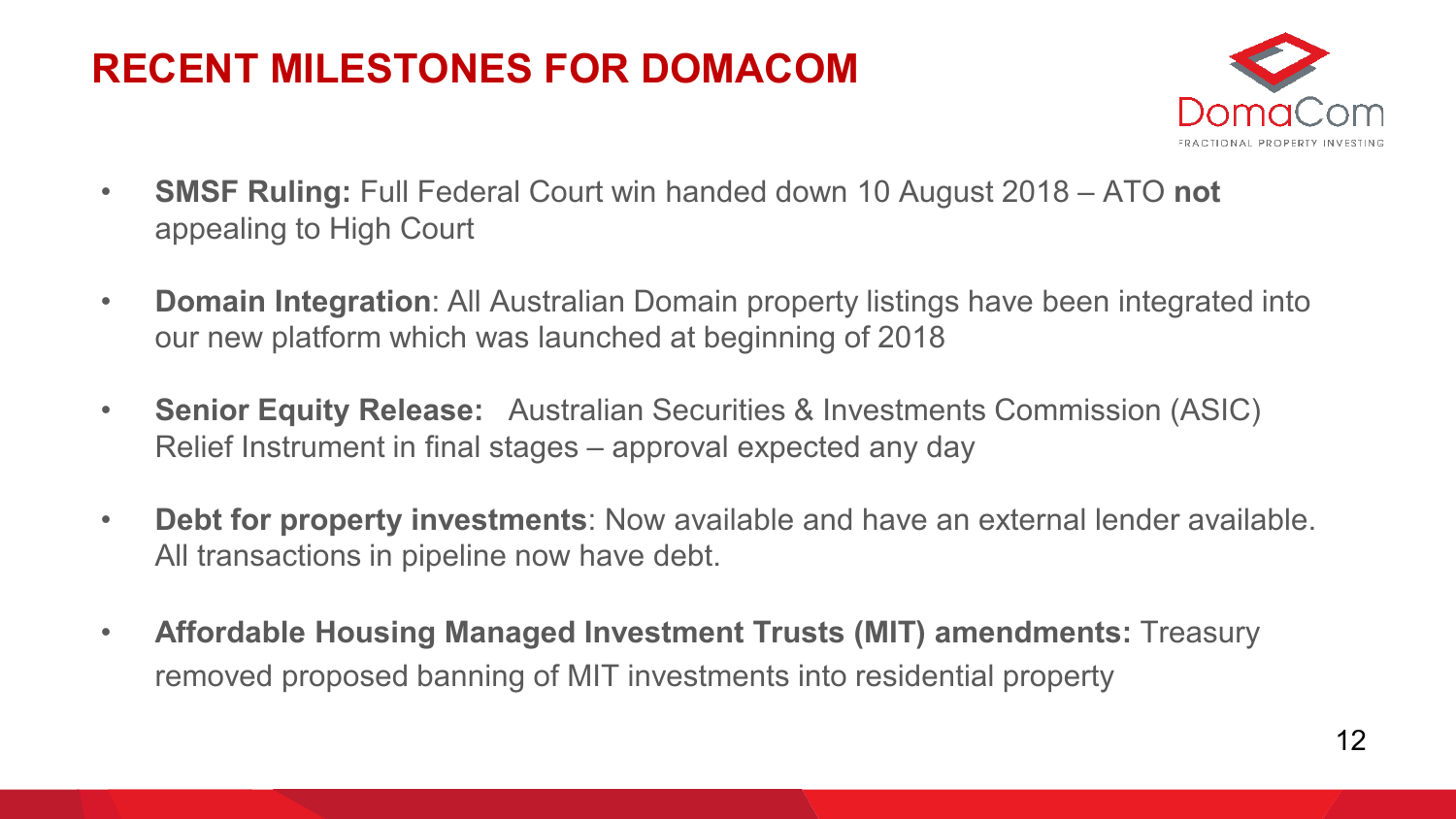#### **SMSF ACCESS TO PROPERTY**



- DomaCom successful in Full Federal Court appeal in Sole Purpose Test
	- Having a relative renting a property does not breach the SMSF Sole Purpose test in the arms length circumstances enforced by DomaCom
- DomaCom unsuccessful in Related Trust/Inhouse assets test affects > 50% ownership
- SMSF investors and associates can **now** invest into DomaCom sub-fund and have a related party live in it as long as they do not own more that 50% of the sub-fund
- DomaCom is reviewing its disclosure documents to address the issues identified in relation to the inhouse assets test  $\rightarrow$  will allow for a 51-100% investment if successful
- This is a major initiative in housing affordability by allowing people to use their own super to help them onto the property ladder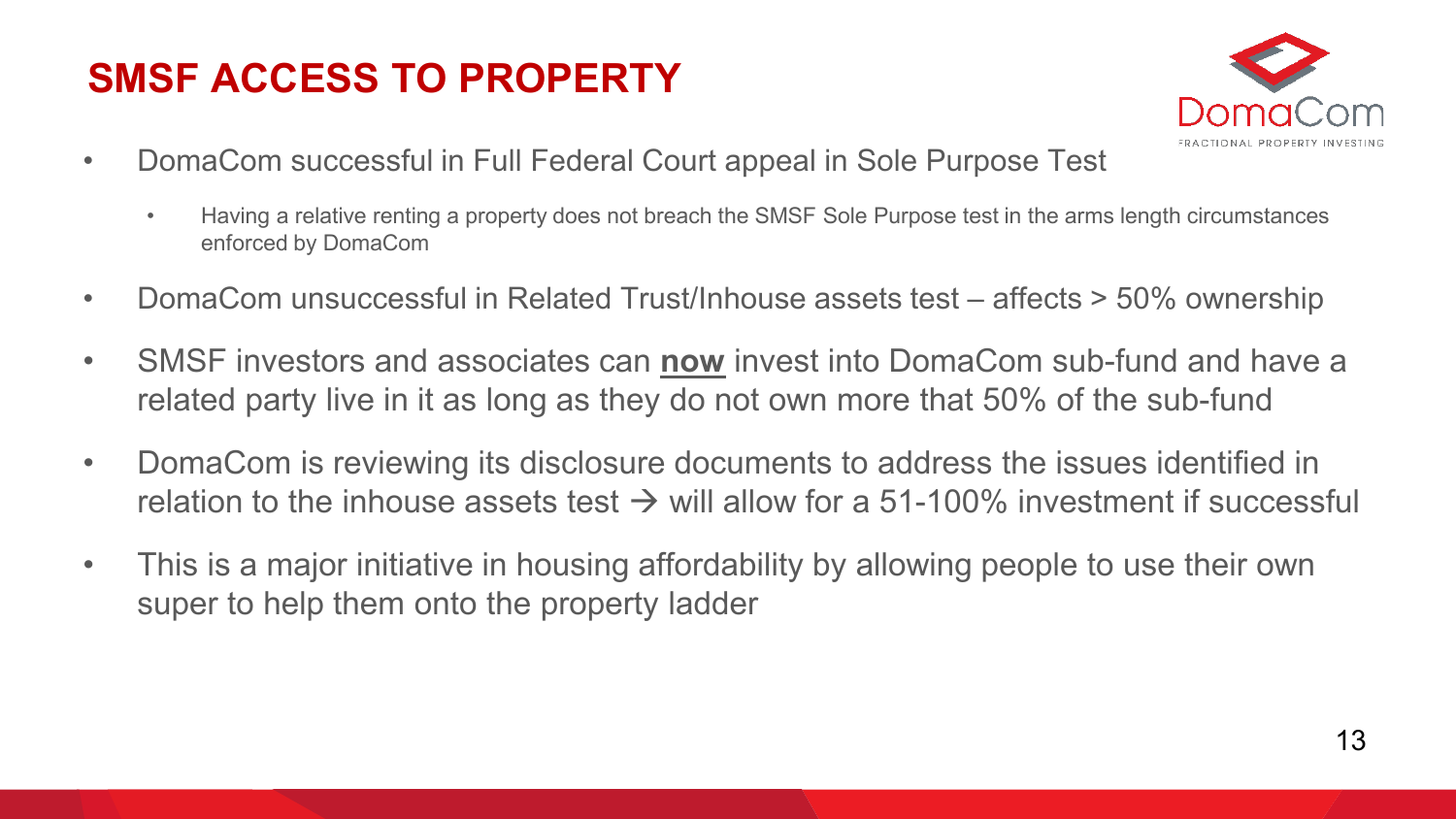## **SENIOR EQUITY RELEASE PRODUCT**



- A mechanism for elderly Australians to realise part of the value of their home to help fund their retirement
- ASIC Relief Instrument Imminent Now Targeting Q1 2019 release
- DomaCom will be targeting "Baby Boomers" with this Senior Equity Release product
- Allows IFAs to include property in multi-generational wealth planning
- Help solve funding issue for retirees
- The size of the senior Australian population is set to increase by more than 50% in the next decade (source: Deloitte)
- The potential pool of home equity funds that Australian could access in their retirement is estimated to be in excess of \$500 billion (source: Deloitte)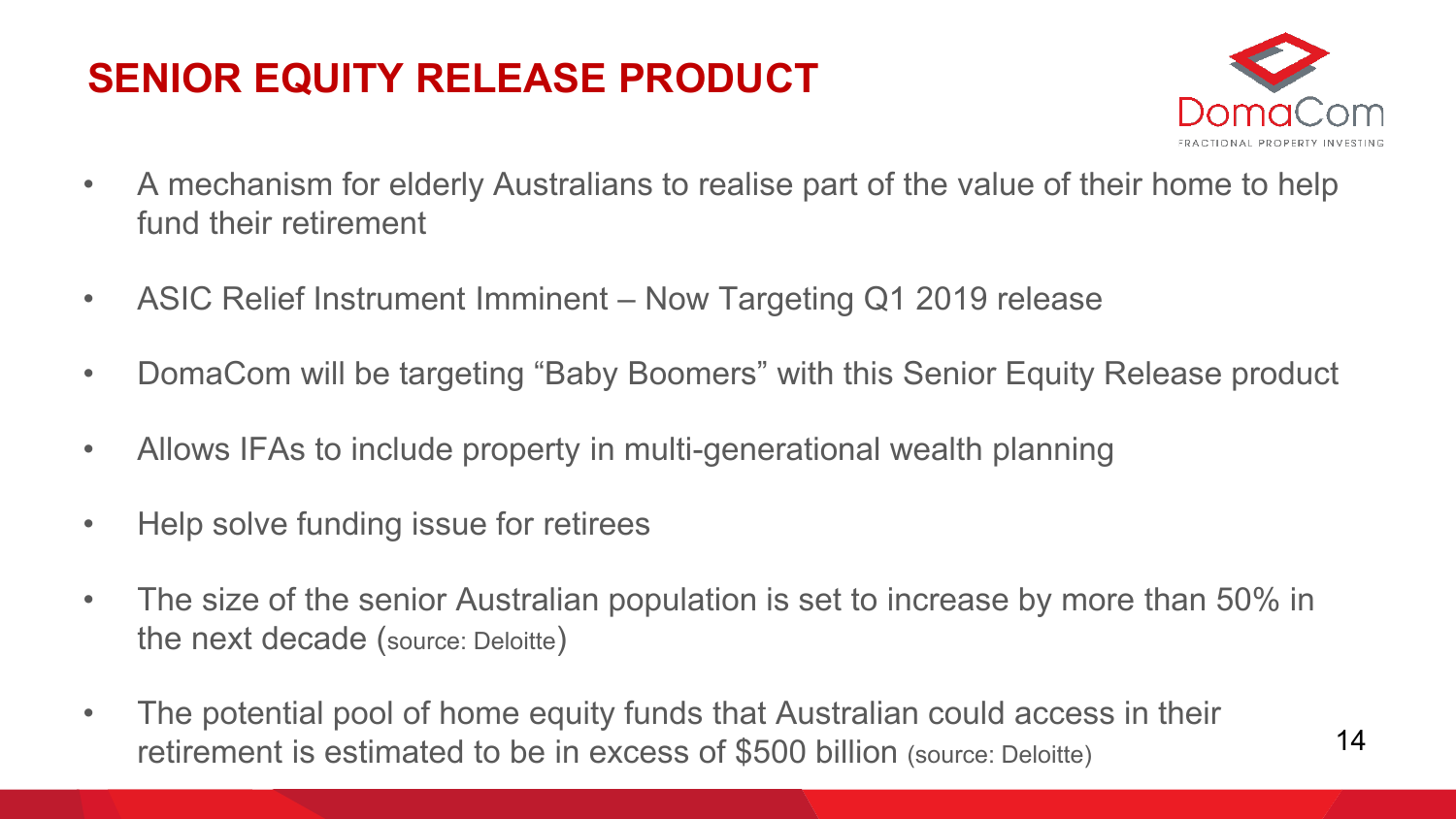## **CURRENT CAMPAIGNS**



- Badgery's Creek Land Bank project
	- Crowdfund a 10 year land banking project
	- Two projects totalling \$12 million completed another \$6 million project being finalised
	- Another \$40 million over the next 1-2 years

#### • General Campaigns

- Approx. \$100 Million in campaigns currently at various stages
- 2 Blockchain companies looking to use DomaCom
- Multiple developer led campaigns in progress one this week in Adelaide
- Pooled mortgage sub-fund has first investment going through due diligence

#### • Commercial Infrastructure

- Solar Farms two projects close to fruition
- Biofuel Energy Infrastructure 20% development upside and 8% ongoing rent
- Wind farms first project close to commencement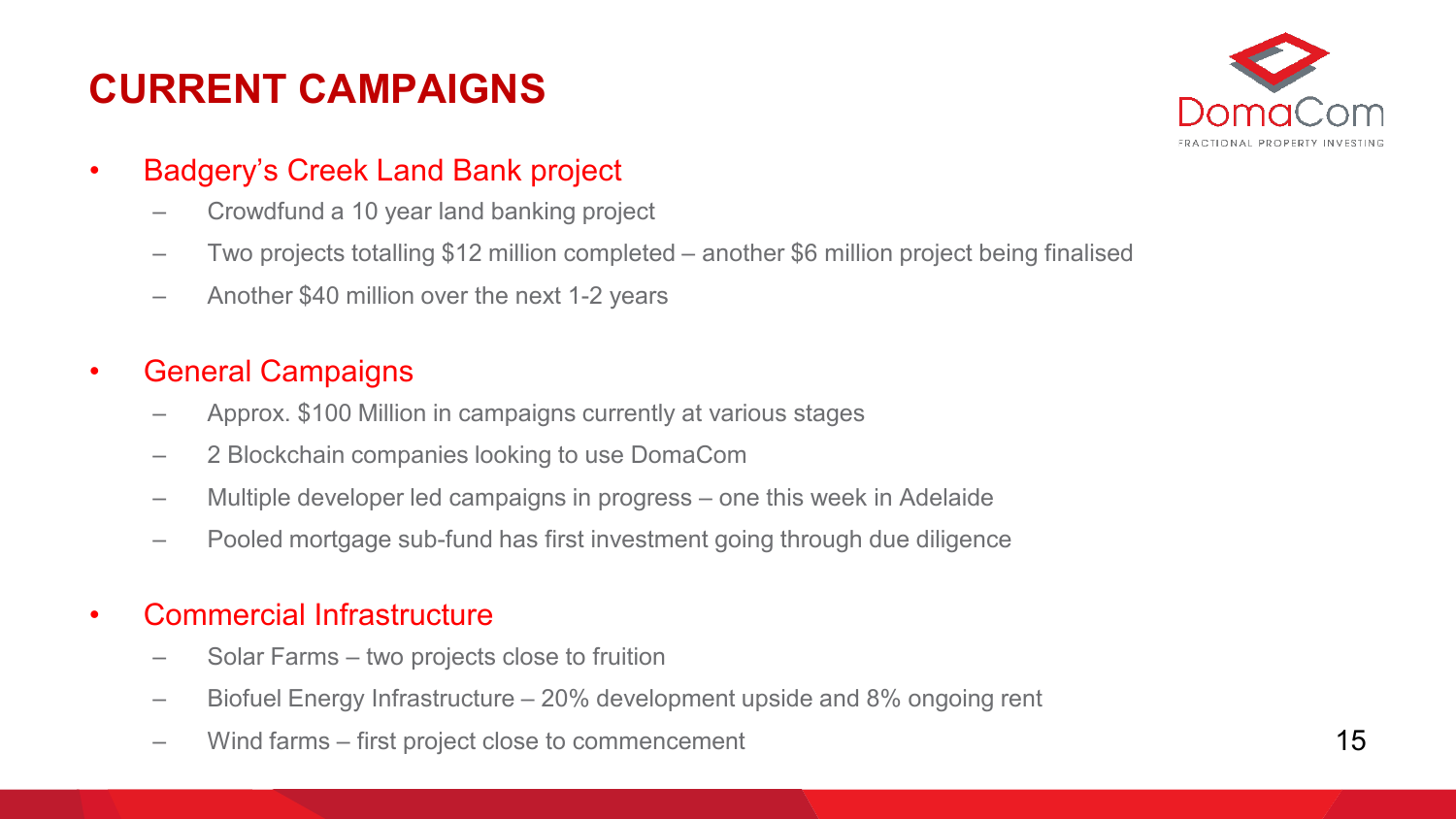## **LOOKING FORWARD**



- Jigsaw coming together in 2018
	- Cost reduction programme implemented
	- MIT issue resolved
	- Key SMSF Federal Court win
	- New Platform is live
	- Domain & IRESS Integration implemented
	- Internal Debt now available
	- First mortgage syndications completed other Non-property campaigns now in progress
	- Non-bank lenders seeking entry into Australian mortgage backed lending
- Final piece of jigsaw is capital for DomaCom
	- Advisers & Investors worried about business continuity  $\rightarrow$  not using the platform
	- Seeking shareholder approval to issue up to an additional 25% in equity
	- Will provide runway for adviser and investor confidence